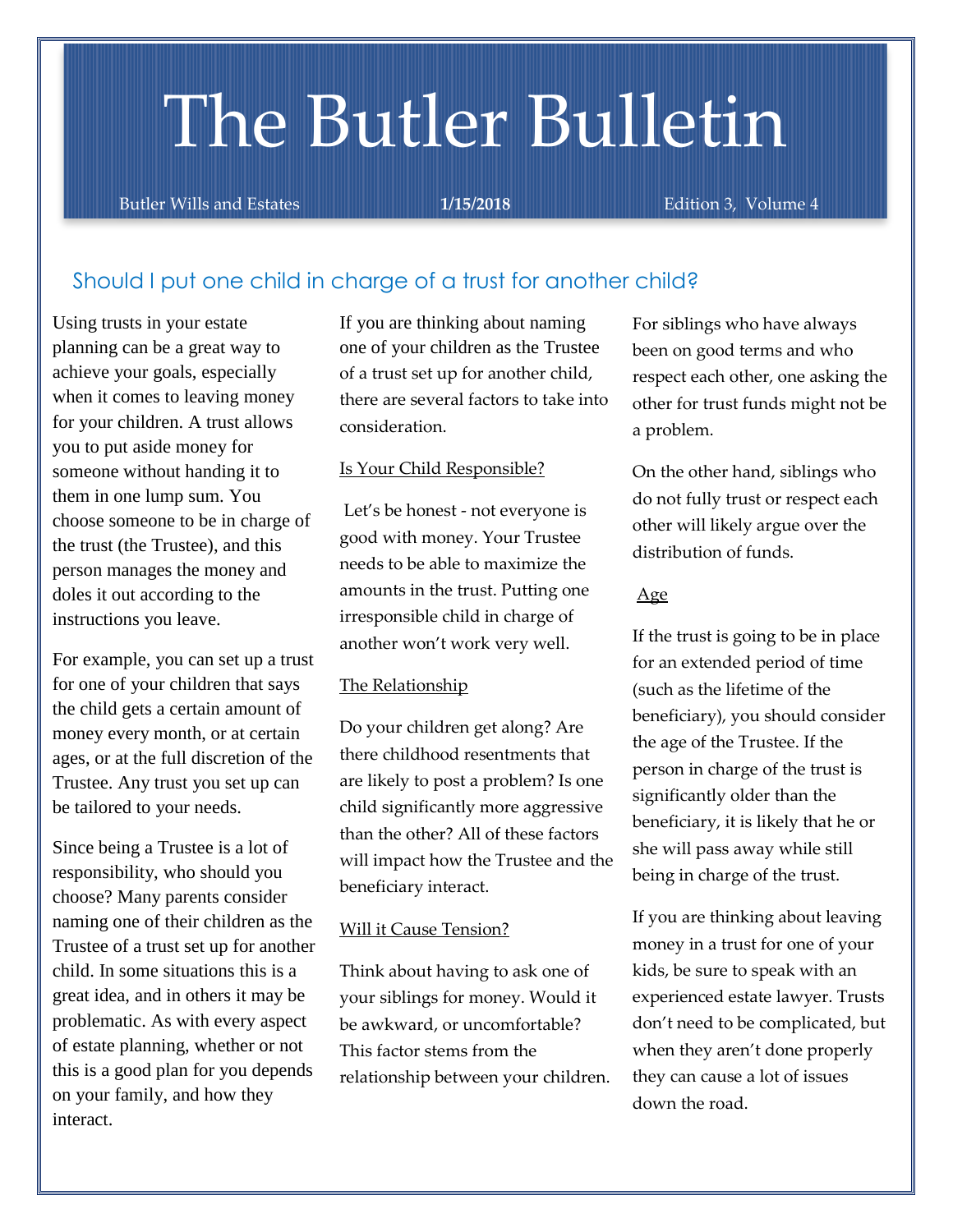#### How do I sell a vehicle in an estate?

Selling the vehicle of a deceased person is one of the tasks of the executor. The process is pretty straightforward once you know what to do, and isn't much different from selling your own vehicle while you're alive.

There are two forms you'll need to sell the vehicle of a deceased person – a Bill of Sale and a Transfer of Vehicle Upon a Death Application.

The Bill of Sale shows the details of the transaction, and is the record of the sale. The Transfer of Vehicle Upon a Death Application is the record for the government that the vehicle has left the estate. Once these forms have been completed, they should be filed

#### Bill of Sale

The bill of sale must contain

- date of sale
- buyer's name and driver's licence number
- year, make and model of the vehicle
- plate number and serial number
- purchase price
- name and signature of the seller
- The seller's HST registration number, if tax was collected by the seller (this isn't usually used for individual sales)

There is a Bill of Sale on the back of the current registration permit, or you can make up a new document with this info on it.

at Motor Registration.

#### Transfer of Vehicle Upon a Death Application

This form can be downloaded from the Service NL website, or [click here](http://www.servicenl.gov.nl.ca/drivers/driversandvehicles/vehicleregistration/transfer_upon_death_affidavit.pdf) for a printable PDF. Section 1 explains who you are and why you have the legal right to sell someone else's vehicle. Section 2 lists all the vehicles you are selling. Section 3 refers to whether or not the person left a will, and if so who the beneficiary of the vehicle is. If there was no will, leave this section blank and proceed to section 4. Section 5 shows the documents that you need to have attached to the application, including the Bill of Sale. Only complete Section 6 if you are transferring the vehicle to a common-law spouse. Section 7 is a sworn document, and must be completed in front a Commissioner for Oaths or Notary Public. If the vehicle is being transferred to a beneficiary, have that person complete Section 9 in front of a witness.

### Question from a Reader

*"I sent a letter to someone as part of an estate asking this person to reply with some info by a certain date. They never got back to me and say they didn't receive the letter. How do I prove that they got it?"*

There is no way to prove that someone did or did not open their mail. Even if you request a signature or package tracking, you can't prove that the person who received the letter is the person you sent it to. Fortunately, you don't need to prove that the person you sent the letter to received it. You only need to prove that you sent it. If you need proof that you sent something, send it as a registered letter.

When you send something as registered mail, Canada Post gives you confirmation that the item was received by Canada Post. You will get a paper receipt that is stamped with the date you sent the item. Using the postal service is acceptable according to the rules of court.

In theory, sending your letter by email also has a time and date stamp on it. However, the rules of the Supreme Court of Newfoundland do not specifically allow electronic delivery of mail, so in order for email to be accepted as a form of delivery you would need to get permission from the judge *before* sending your letter as an email.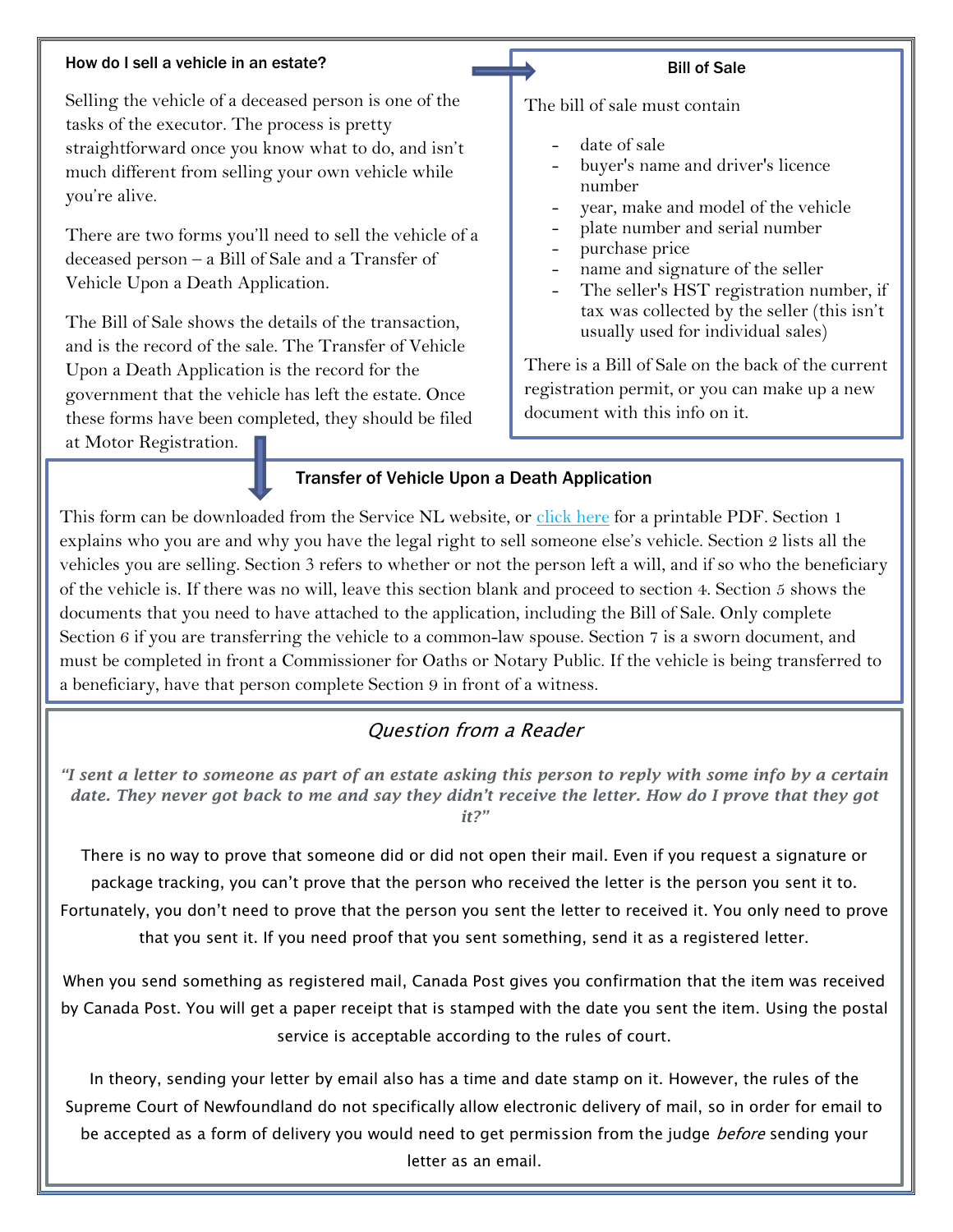#### **Beware of Scams**

Most of us have seen or heard about email scams, and many of us have likely received a phishing email.

These scams rely on tricking the recipient in one way or another, in order to collect your personal info or get you to send money to the person running the scam.

Common types of email scams include things like outstanding bills, disaster relief efforts, lottery winnings, speeding tickets, and pre-paid credit cards. A new addition to the list is this pretend subpoena to the right. We'll use this image to break down some of the things you should look for determine whether or not an email is a scam.

#### **1 – Spelling and Grammar Mistakes**

For emails that are pretending to be from a professional organization, the biggest giveaway is spelling and grammar errors. This includes random capitalization, missing punctuation, and sentences that seem to be made using Google translate.

In the example above, several of these issues are present. The sentence "You are invited to the Federal Court by the judge in that of crime undertaking" is gibberish. Also, in the bottom paragraph, "which" is misspelled, and "details is not provided" contains incorrect pluralization.

These are the types of mistakes that organizations like banks, court houses, the police, and law firms catch before sending out anything.

#### **3 – Strange Email Addresses**

Federal Court You have recieved a subpoena You are invited to the Federal Court by the judge in that of crime undertaking. Case: #284356 Date: 20/11/2017 **VIEW YOUR CASE DETAILS** You must give all the necessary details to the Court within 6 days,

starting from the time at wich this message was recieved. If the details is not provided, the court can take place without your involvement.

© Federal Court (Canada) - Coat of Arms

#### **2 – Misappropriation of Images**

From: Federal Court [mailto:mail@zettaspeed.com] Sent: Tuesday, November 28, 2017 8:41 PM

Subject: You have recieved a subpoena

To: Member

The crest in the example above is the real logo for the Federal Court in Newfoundland. However, anybody can copy and paste a logo from any company, so the presence of a real logo is not an indication that the email is real.

Also, the logo is in the middle of the page, before any of the information. This suggests that the person who made the email was attempting to appear legitimate – real organizations focus on getting their message across, not promoting their logo. A real email would most likely have the email at the bottom of the page, after the signature.

Quite often, scammers use free email addresses. Anything that ends in a common email, such as hotmail.com, outlook.com, or gmail.com is a free email. This is fine for personal correspondence, but every business that offers professional services will send emails from a private host.

In the example, the email address is "mail@zettaspeed.com". Since this email is supposedly coming from the Federal Court, there is no reason for the address to reference any site other than the court's. If the email address is not easily recognizable, search for the name (e.g. Zetta Speed on Google) and see what comes up. If it happens to be a real website, click on "contact us" to what their email address looks like. If the email contains a link to the website, don't click it until you are sure it is real. You may end up accidentally downloading a virus.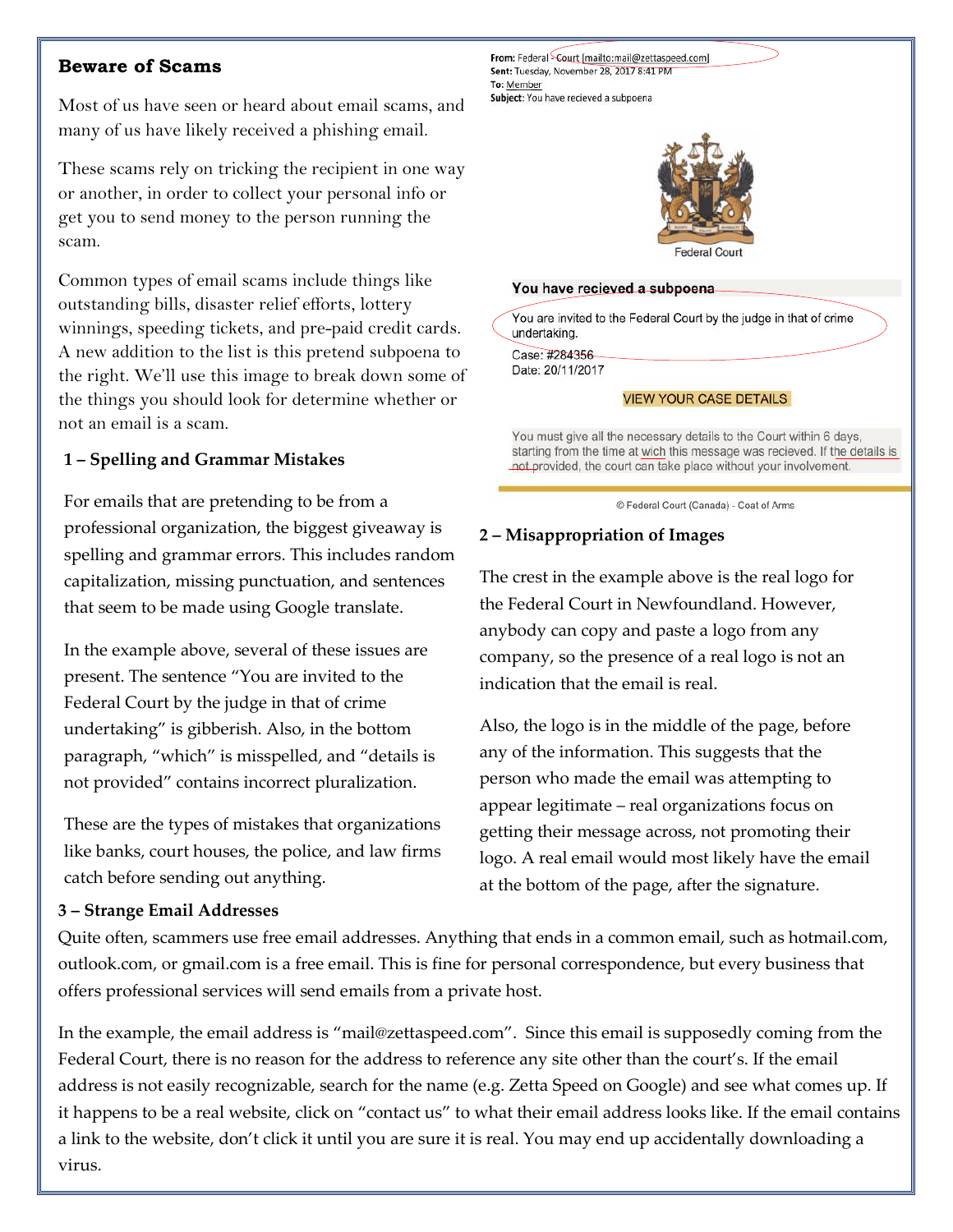## Our Goals for 2018

Every year we try to find different ways that we can improve our service. We're always open to feedback, and the information that we receive from our clients is incredibly useful.

Based on what we've heard this past year, here are our goals for 2018:

#### 1 – Put the episodes of *The Law Show* on our website.

Our radio show is complete, but a lot of people want to listen to the episodes again since it is a lot of information. We're working to put each episode up on our website so you can listen to them whenever you like.

#### 2 – Hold more seminars.

We've found that seminars are a great way for people to find the info they need without spending a ton of money for a one-on-one appointment with a lawyer. This year we're planning to bring back some of our most popular topics, as well as add some new ones.

#### 3 – Host Webinars

Seminars are great if you live in the area, but a lot of the people we talk to live outside of St. John's, or out of Newfoundland altogether. A webinar allows for us to provide people who are further away with wills and estates information.

#### 4 – Provide our services in areas outside of St. John's.

This goal will be a bit harder to achieve, but we would love to be able to provide our services in neighboring communities. We are working on sorting out the logistics of providing some of our services across the island.

If you have suggestions or questions, please feel free to let us know!

Thank you to everyone who helped us gather donations for Iris Kirby House in December!

We were able to drop off clothing, hygiene products, children's toys and colouring books, and some gift items for women.





# TAKE 20% OFF ALL BOOKS, GUIDES, AND KITS

For January we'd like to offer something to our readers to start the new year off right. Until the end of the month, everything in our online bookstore is 20% off.

Enter code **JANUARY20** at checkout to get the



discount on all books, kits, and guides. All orders are processed within one business day.

Visit [butlerwillsandestates.com](http://www.butlerwillsandestates.com/) to order.